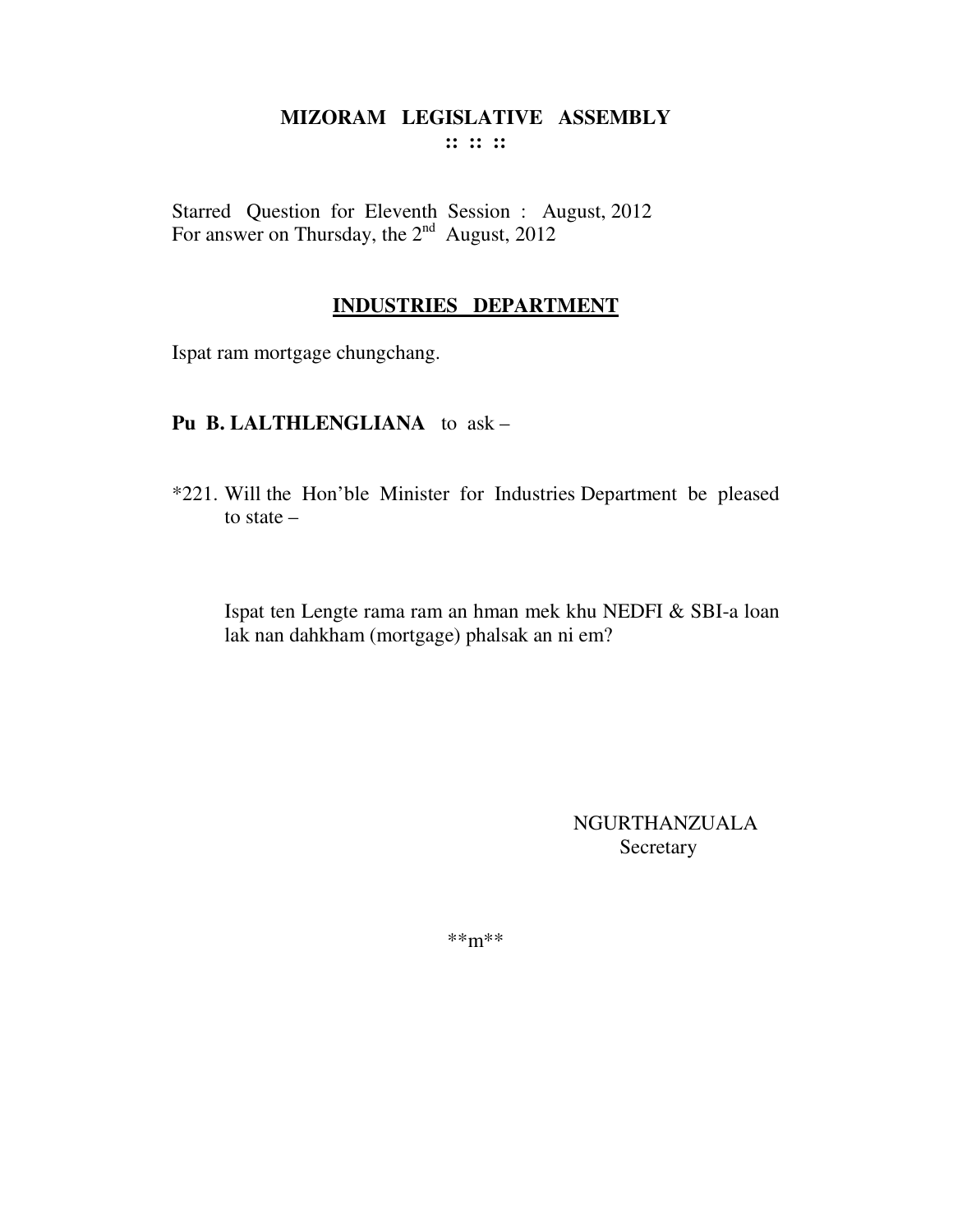Starred Question for Eleventh Session : August, 2012 For answer on Thursday, the  $2^{nd}$  August, 2012

# **PUBLIC WORKS DEPARTMENT**

Mobile Phone Company te kawngpui laih chhiat chungchang.

# **Pu LALDUHOMA** to ask –

- \*222. Will the Hon'ble Minister for Public Works Department be pleased to state –
	- a) Mobile Phone Company ten kan ram kawngpui lai chhiaa Pipe an phum hi engtia sei nge?
	- b) Heng Pipe phum chungchangah hian Sorkar nen eng condition nge an neih?

NGURTHANZUALA **Secretary**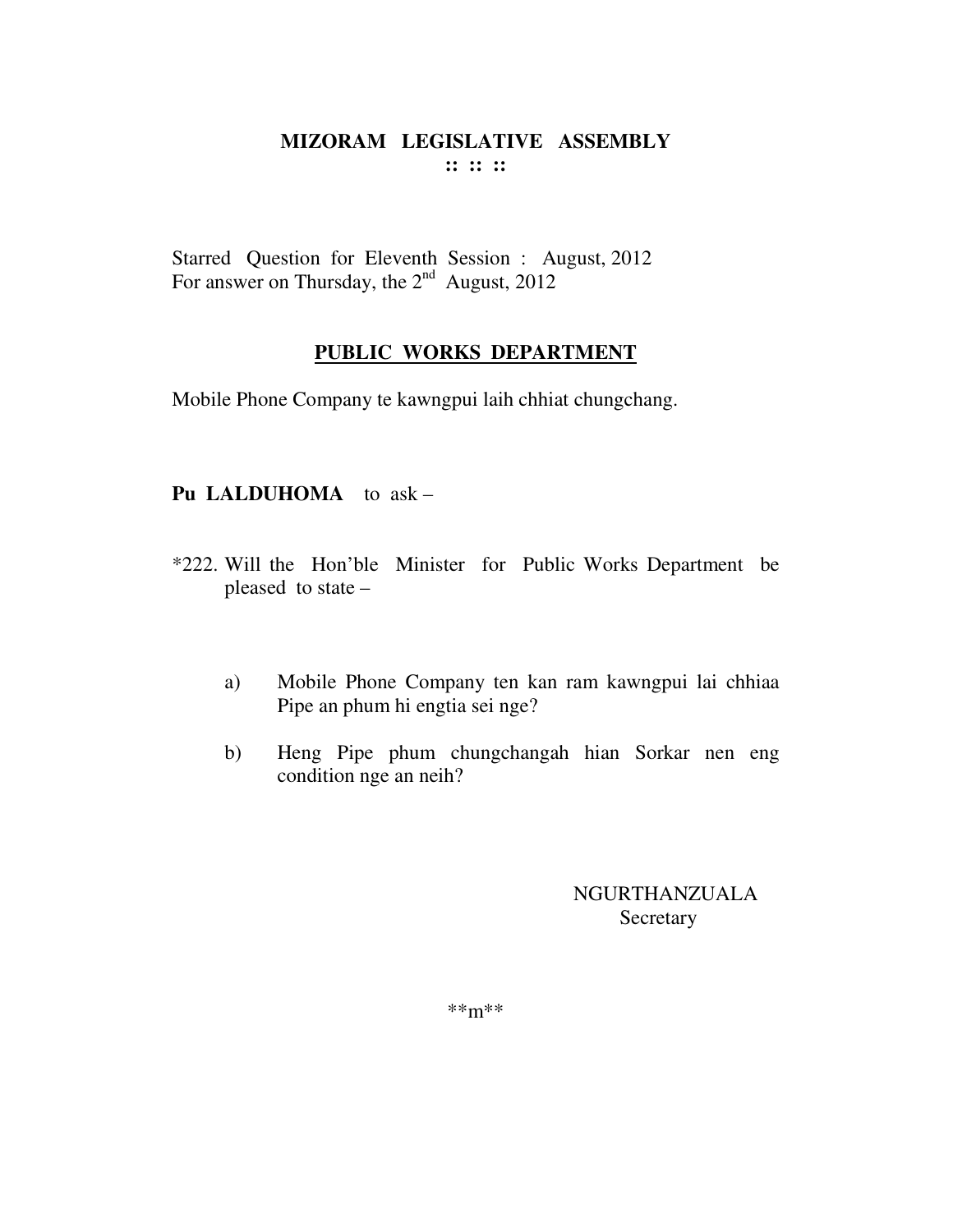#### **: : : :**

Starred Question for Eleventh Session : August, 2012. For answer on Thursday, the  $2<sup>nd</sup>$  August, 2012.

#### **PUBLIC WORKS DEPARTMENT**

Darzokai lei dawh chungchang

**Dr. R. LALTHANGLIANA** to ask –

\*223. Will the Hon'ble Minister for Public Works Department be pleased to state –

 Darzokai (Tuipui D) Lei dawh tura ruahmanna kal mek khan engnge a thlen chin?

> NGURTHANZUALA Secretary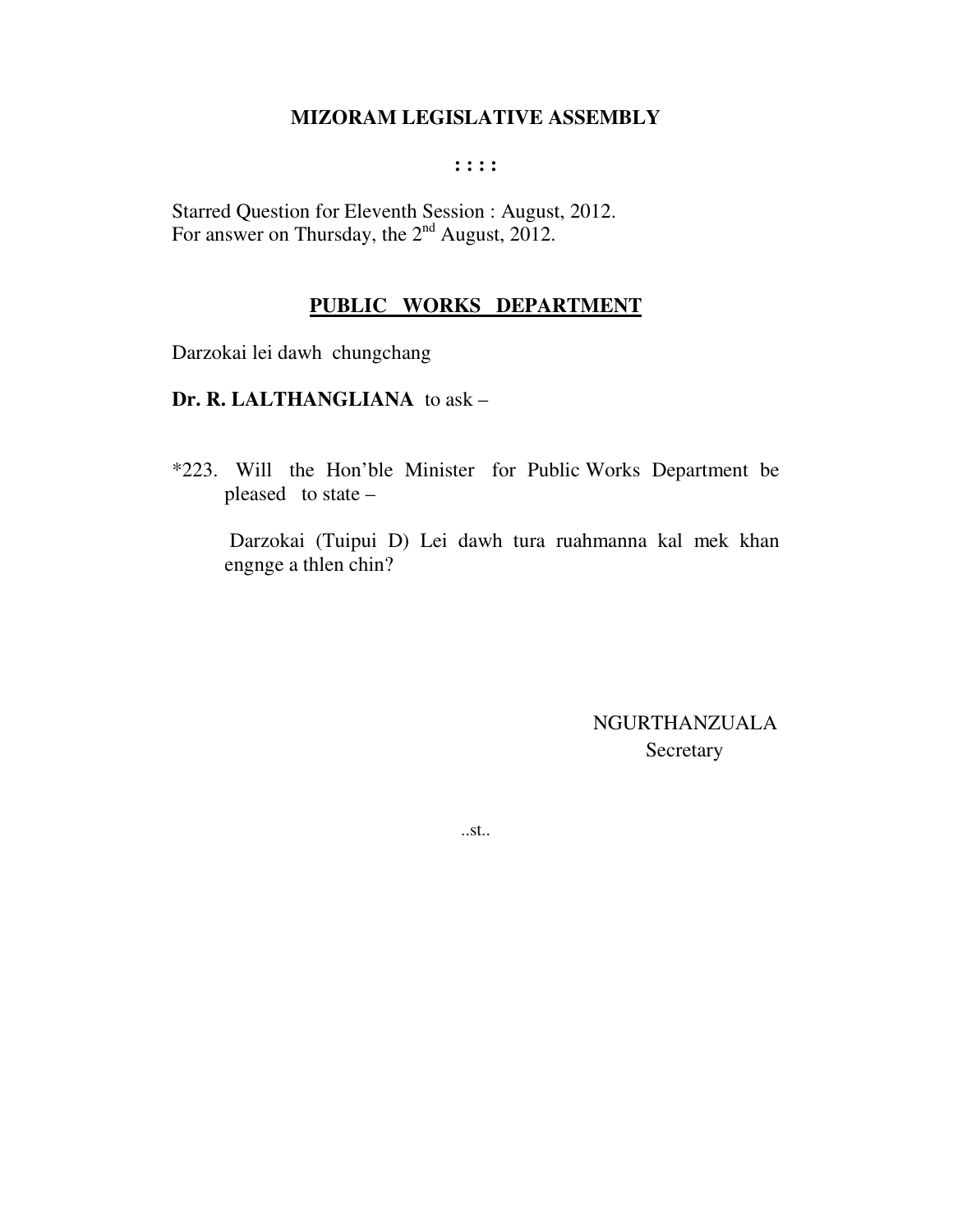#### **: : : :**

Starred Question for Eleventh Session : August, 2012. For answer on Thursday, the 2<sup>nd</sup> August, 2012.

#### **PARLIAMENTARY AFFAIRS DEPARTMENT**

Zawhna hrang hrang chungchang.

#### **Pu K. LIANTLINGA** to ask –

\*224. Will the Hon'ble Minister for Parliamentary Affairs Department be pleased to state –

 Assembly Session laia MLA zahawm tak ten zawhna (Questions) an theh luh, chhan loh a awm thin hi enge a chhan min hrilh thei em?

> NGURTHANZUALA Secretary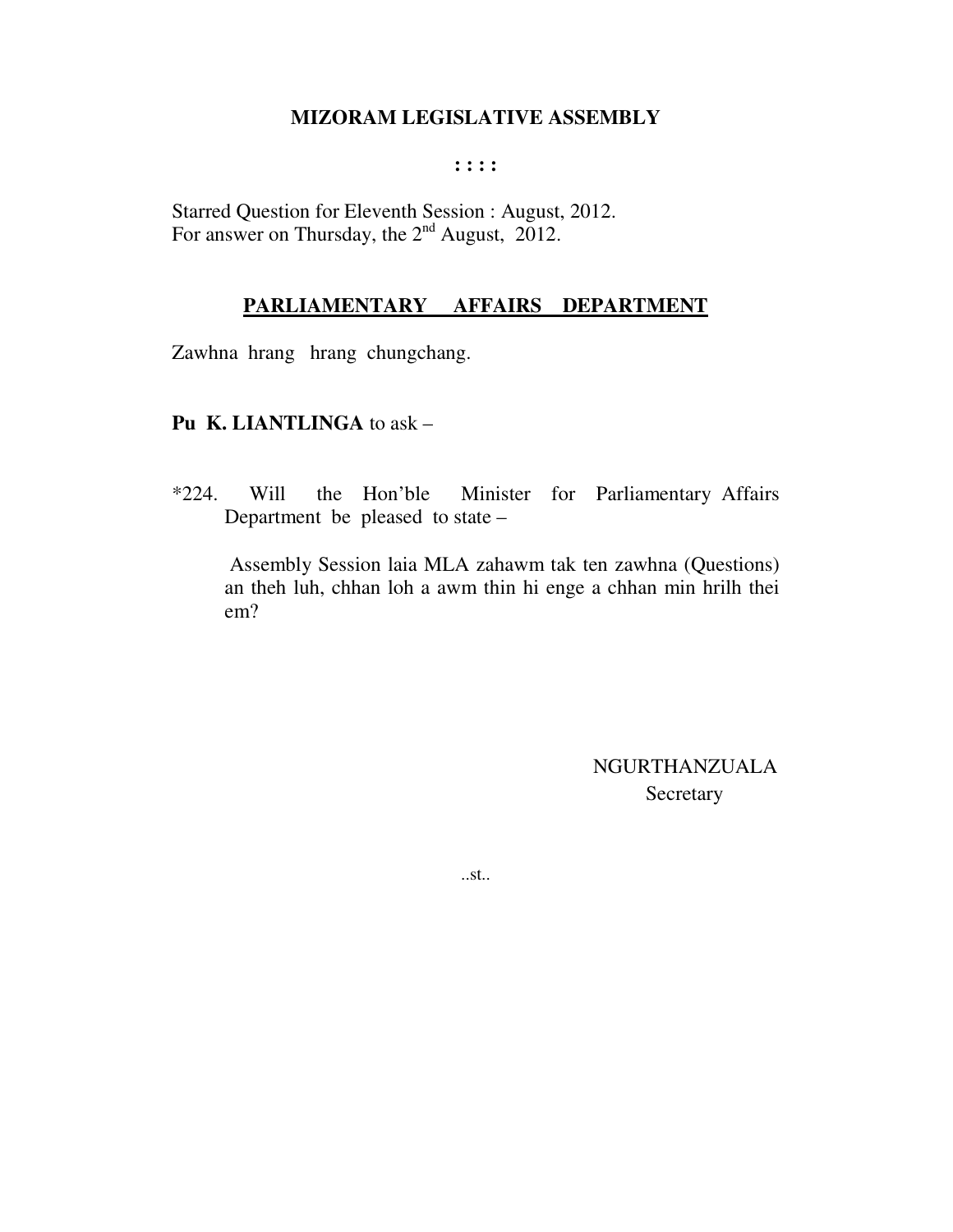Starred Question for Eleventh Session : August, 2012 For answer on Thursday, the  $2<sup>nd</sup>$  August, 2012.

# **PUBLIC WORKS DEPARTMENT**

Aibawk–Darlung black topping chungchang.

**Pu LALROBIAKA** to ask –

\*225. Will the Hon'ble Minister for Public Works Department be pleased to state –

 Kum 2006 atanga tan Aibawk–Darlung Black topping hi engtikah nge zawh tum a nih ?

> NGURTHANZUALA Secretary.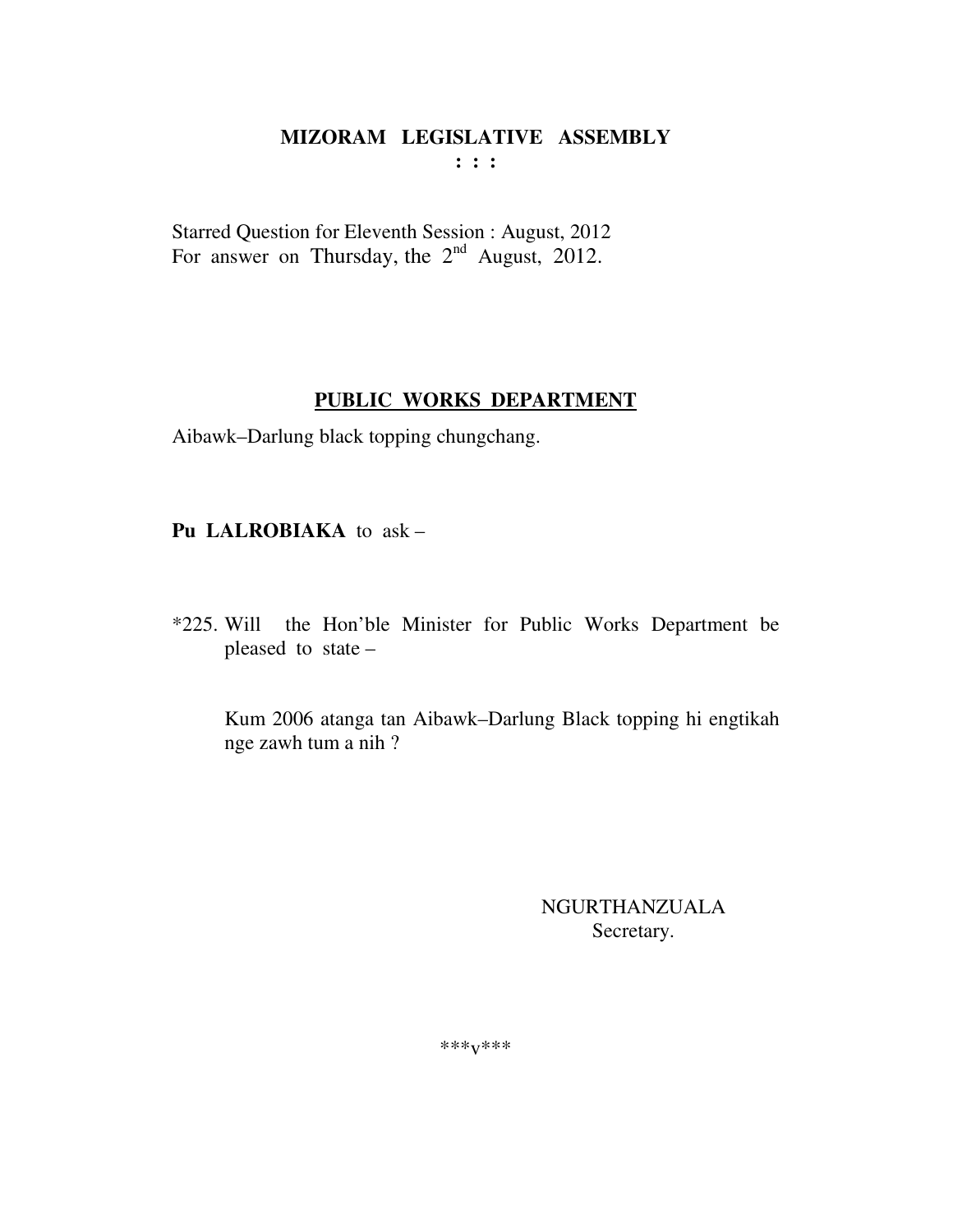Starred Question for Eleventh Session : August, 2012. For answer on Thursday, the  $2<sup>nd</sup>$  August 2012.

# **PUBLIC WORKS DEPARTMENT**

PMGSY hnuaia pawisa chungchang

## **Pu R. L. PIANMAWIA** to ask –

- \*226. Will the Hon'ble Minister for Public Works Department be pleased to state –
	- a) Mizoram chhunga PMGSY Scheme hnuaiah kum 2008 atanga 31 June, 2012 thleng a pawisa hmuh tawh zat, hmanral tawh zat leh la hman bang engzatnge ?
	- b) Hman bang la awm nise engtia hman leh tur nge ?

NGURTHANZUALA Secretary

….h…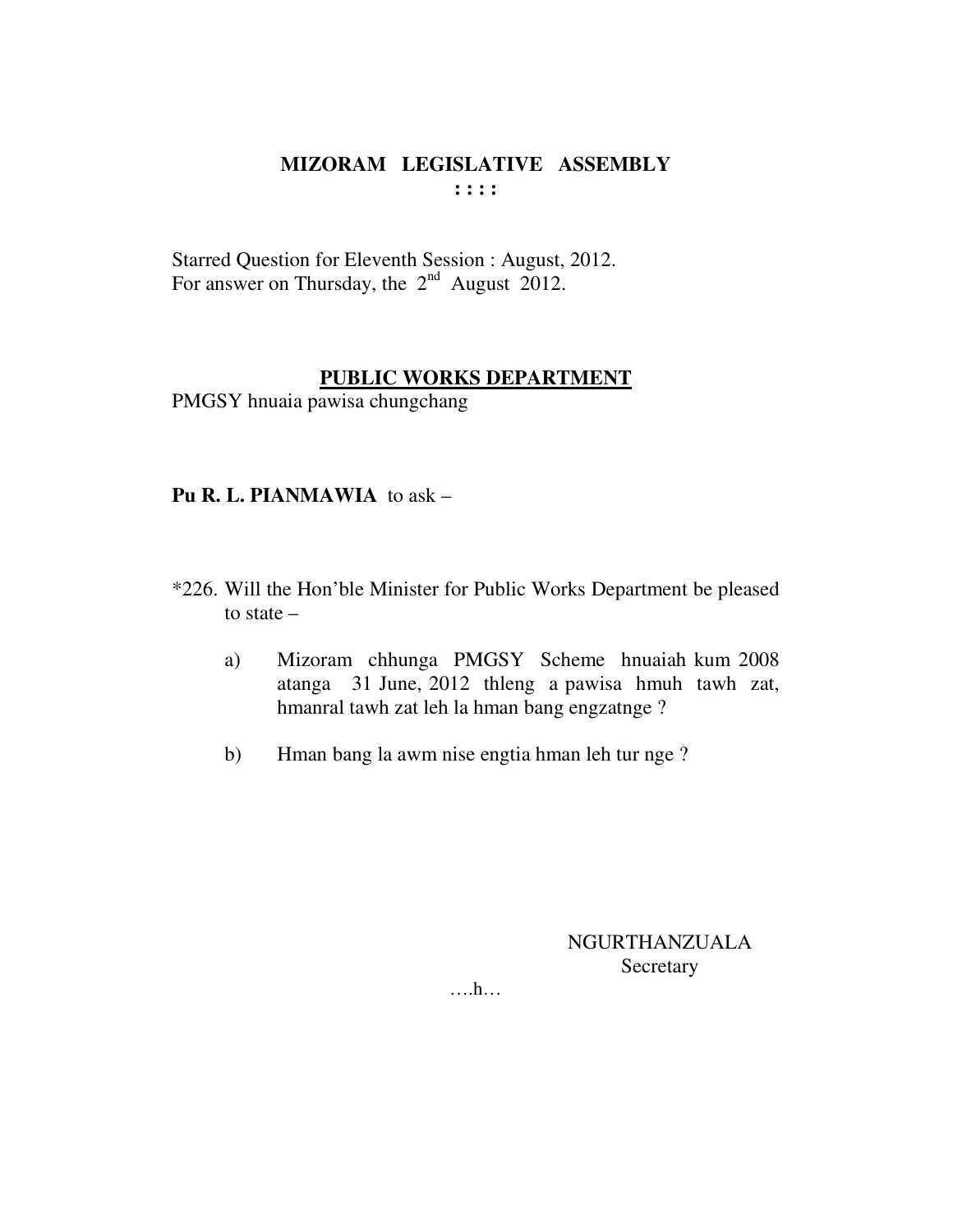Starred Question for Eleventh Session : August, 2012 For answer on Thursday, the  $2<sup>nd</sup>$  August, 2012

# **PUBLIC WORKS DEPARTMENT**

Lengpui – Hortoki kawng chungchang.

#### **Pu HMINGDAILOVA KHIANGTE** to ask –

\*227. Will the Hon'ble Minister for Public Works Department be pleased to state –

Lengpui – Hortoki kawng hi motorable road-a siam tumna a awm em?

> NGURTHANZUALA Secretary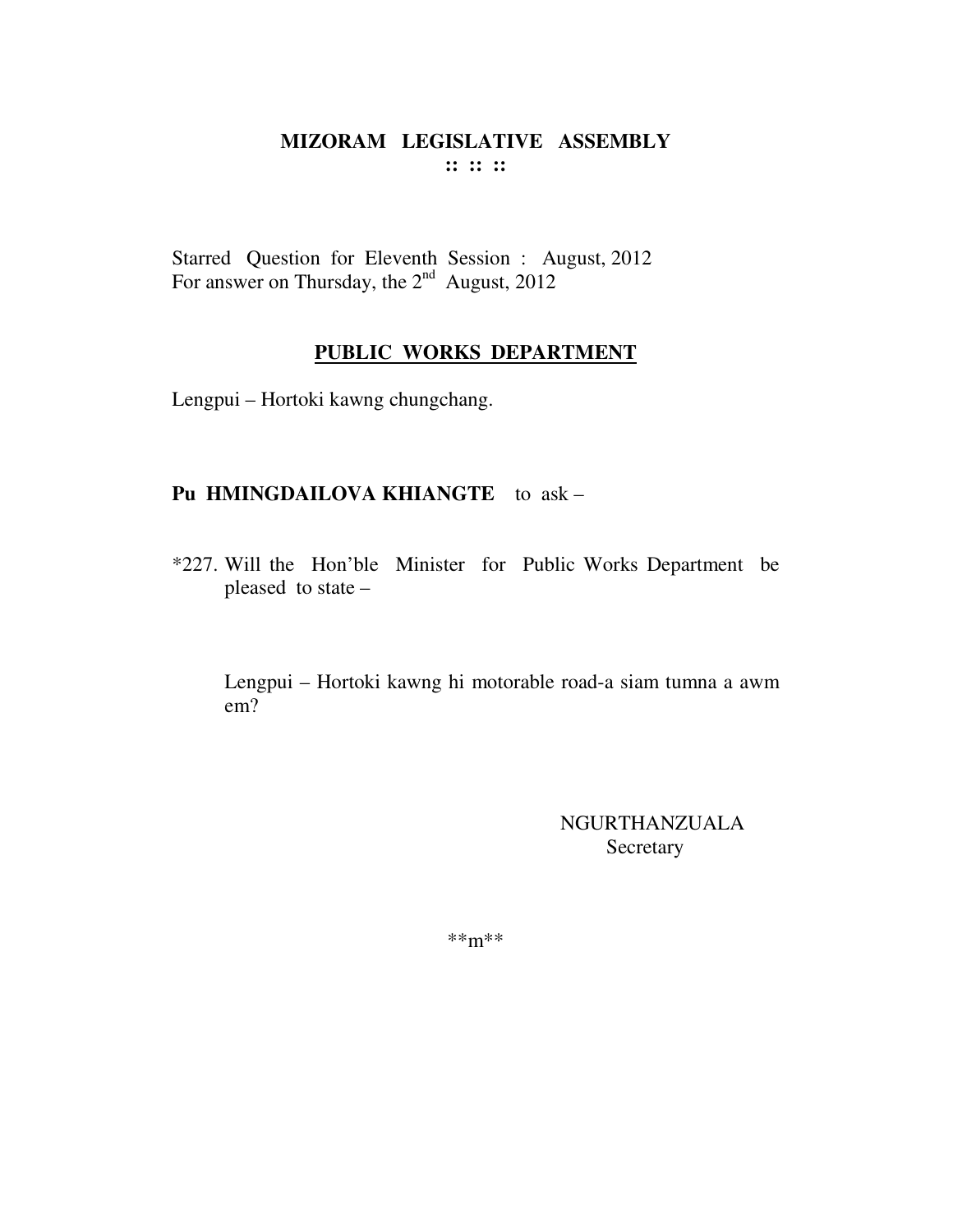Starred Question for Eleventh Session : August, 2012 For answer on Thursday, the  $2<sup>nd</sup>$  August, 2012.

## **SOIL & WATER CONSERVATION DEPARTMENT**

Soil R.O. Quarter sak chungchang.

## **Pu JOHN SIAMKUNGA** to ask –

- \*228 . Will the Hon'ble Minister for Soil & Water Conservation Department be pleased to state –
	- (a) Soil Department hian Thingsai khuaah hian RO Quarter sak dan tur a ngaihtuah dawn em ?
	- (b) Cherhlun khuaa Soil Rest House hi a chhe tawh hle mai a, department hian sak that dan a ngaihtuah thei ang em ?

NGURTHANZUALA Secretary.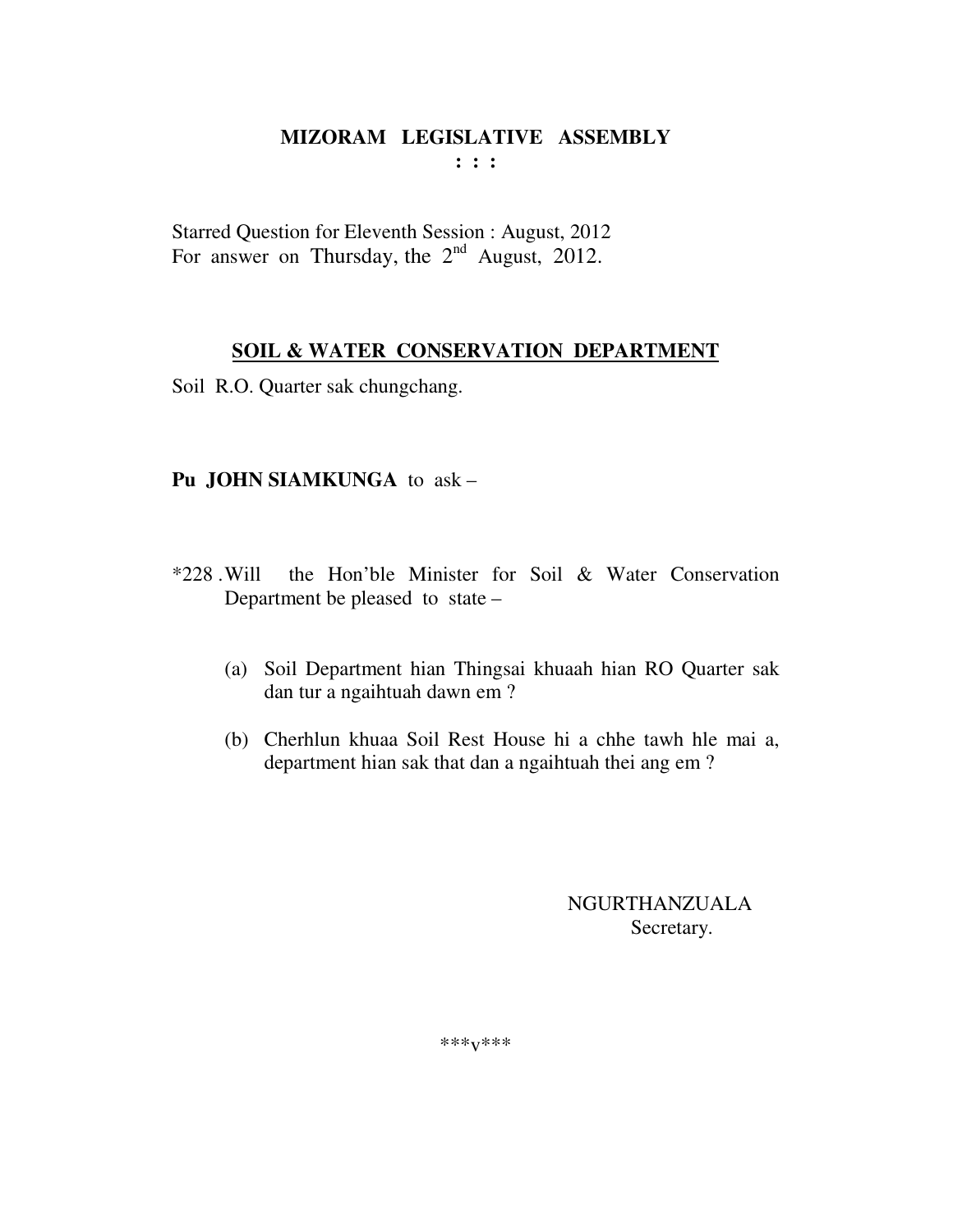Starred Question for Eleventh Session : August, 2012 For answer on Thursday, the  $2<sup>nd</sup>$  August, 2012

## **SPORTS & YOUTH SERVICES DEPARTMENT**

Sports Promotional fund chungchang.

## **Pu LALTHANSANGA** to ask –

- \*229. Will the Hon'ble Minister for Sports & Youth Services Department be pleased to state –
	- (a) Sports promotional fund kum 2010-11 leh 2011-12 ah engzatnge dah anih?
	- (b) Infrastructure Component atan sum engzatnge dah anih?

NGURTHANZUALA Secretary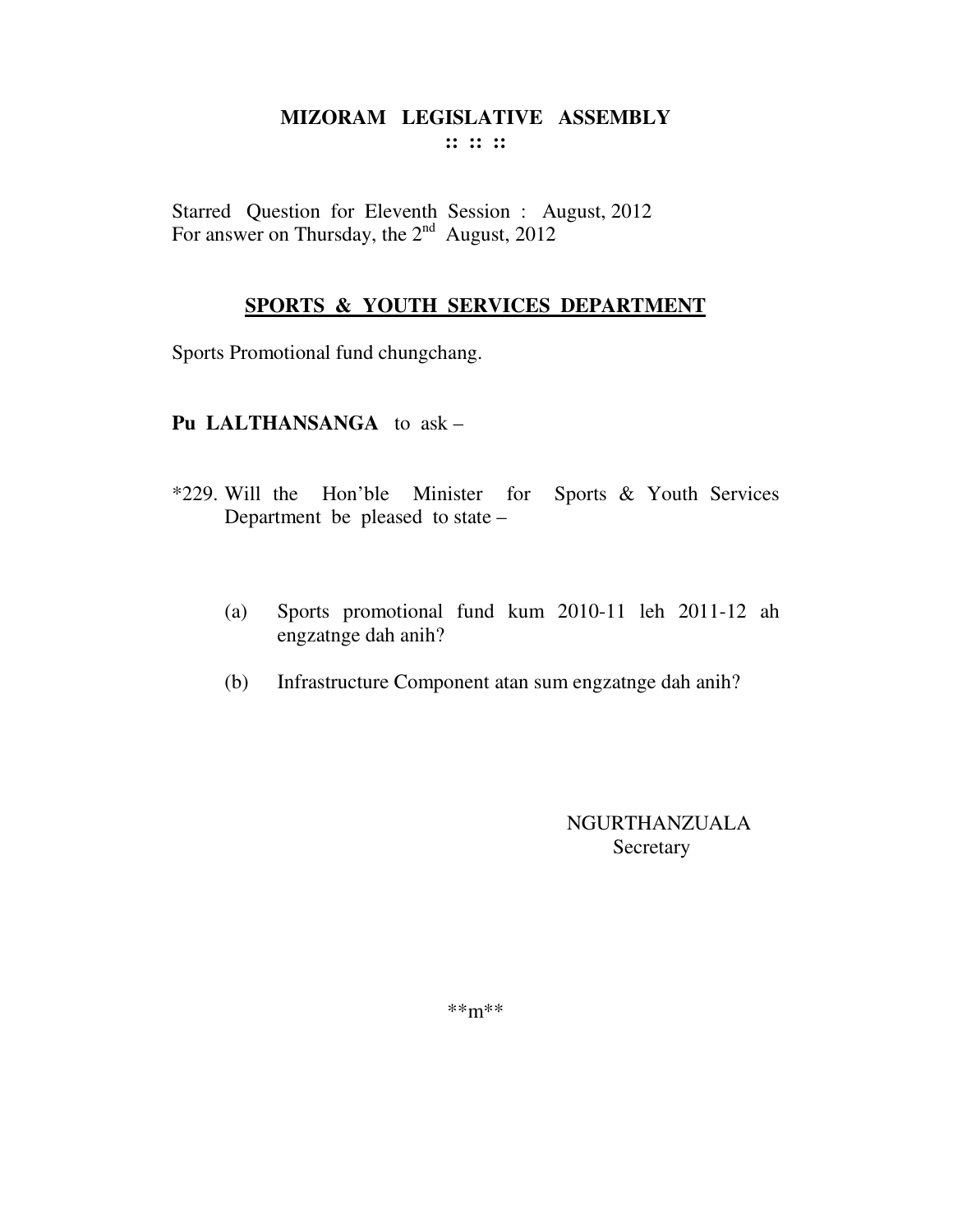**:: :: ::** 

Starred Question for Eleventh Session : August, 2012. For answer on Thursday, the  $2<sup>nd</sup>$  August, 2012.

# **SPORTS & YOUTH SERVICES DEPARTMENT**

Tuirial Airfield chei that chungchang.

#### **Pu R. LALRINAWMA** to ask -

\*230. Will the Hon'ble Minister for Sports & Youth Services Department be pleased to state –

Tuirial Airfield hmun Sports Department kuta hlan tawh khu chei thata hman tangkai tumna a awm em?

> NGURTHANZUALA Secretary.

…nt…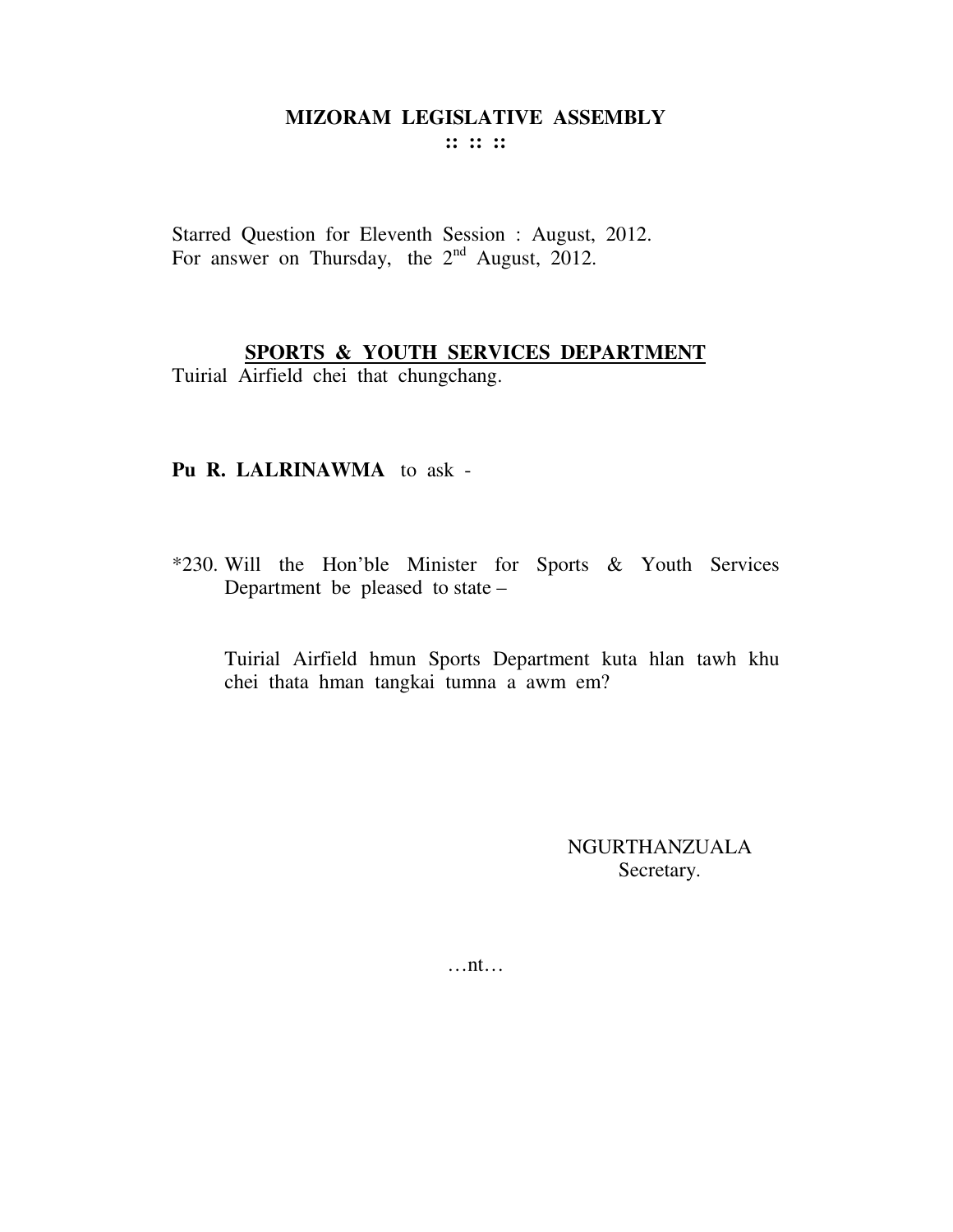Starred Question for Eleventh Session : August, 2012 For answer on Thursday, the  $2<sup>nd</sup>$  August, 2012.

# **SPORTS & YOUTH SERVICES DEPARTMENT**

Chhiahtlang Public Playground chungchang.

## **Pu K**. **LIANZUALA** to ask –

\*231. Will the Hon'ble Minister for Sports & Youth Services Department be pleased to state –

Chhiahtlang Public Playground atan hian engzatnge pawisa Sanction a nih ?

> NGURTHANZUALA Secretary.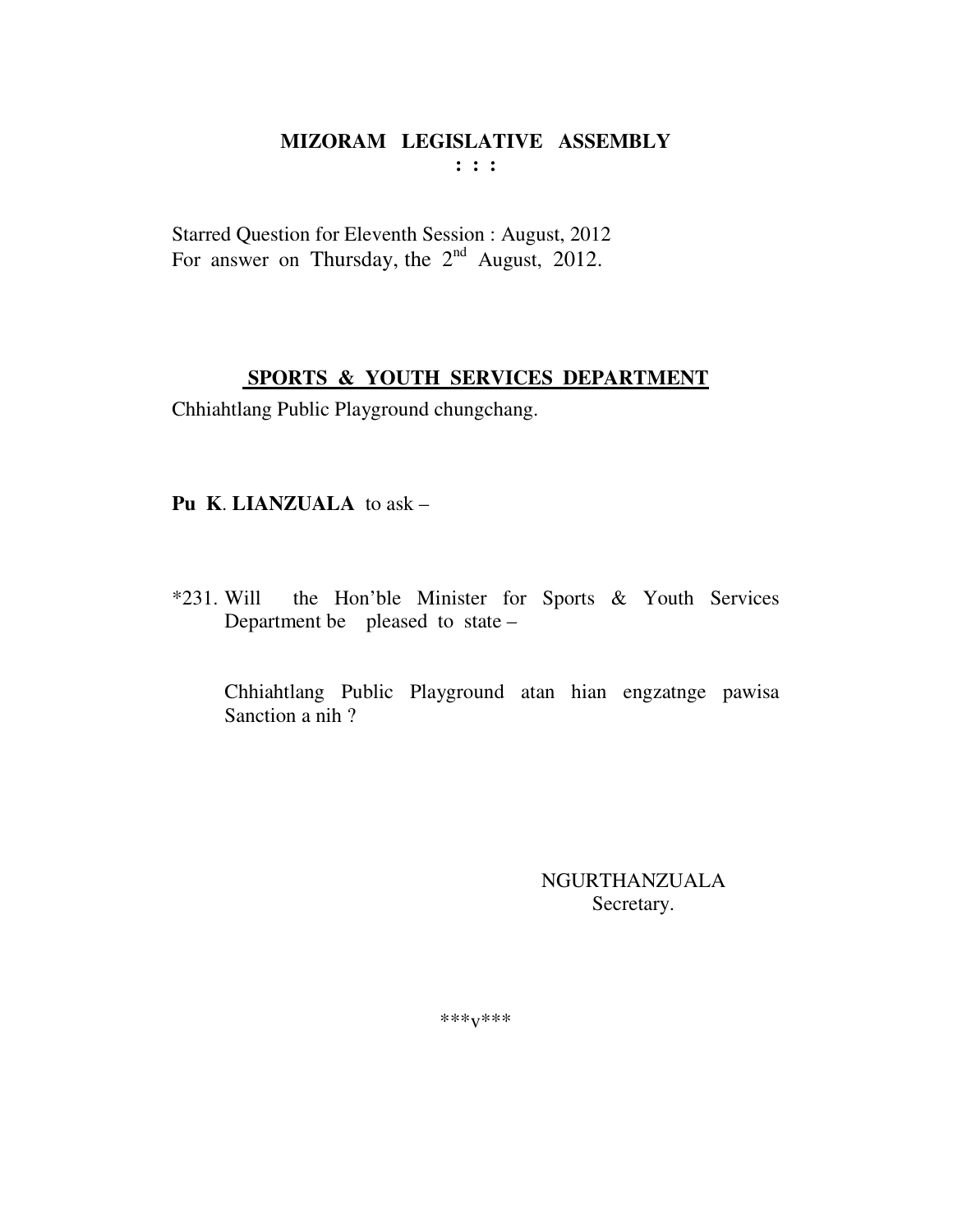Starred Question for Eleventh Session : August, 2012 For answer on Thursday, the  $2^{nd}$  August, 2012

#### **SPORTS & YOUTH SERVICES DEPARTMENT**

Artificial Grass phah chungchang.

#### **Pu T.T. ZOTHANSANGA** to ask –

\*232. Will the Hon'ble Minister for Sports & Youth Services Department be pleased to state –

Artificial Grass hi hmun engzatah nge phah a nih tawh? Khawi hmunah te nge?

> NGURTHANZUALA Secretary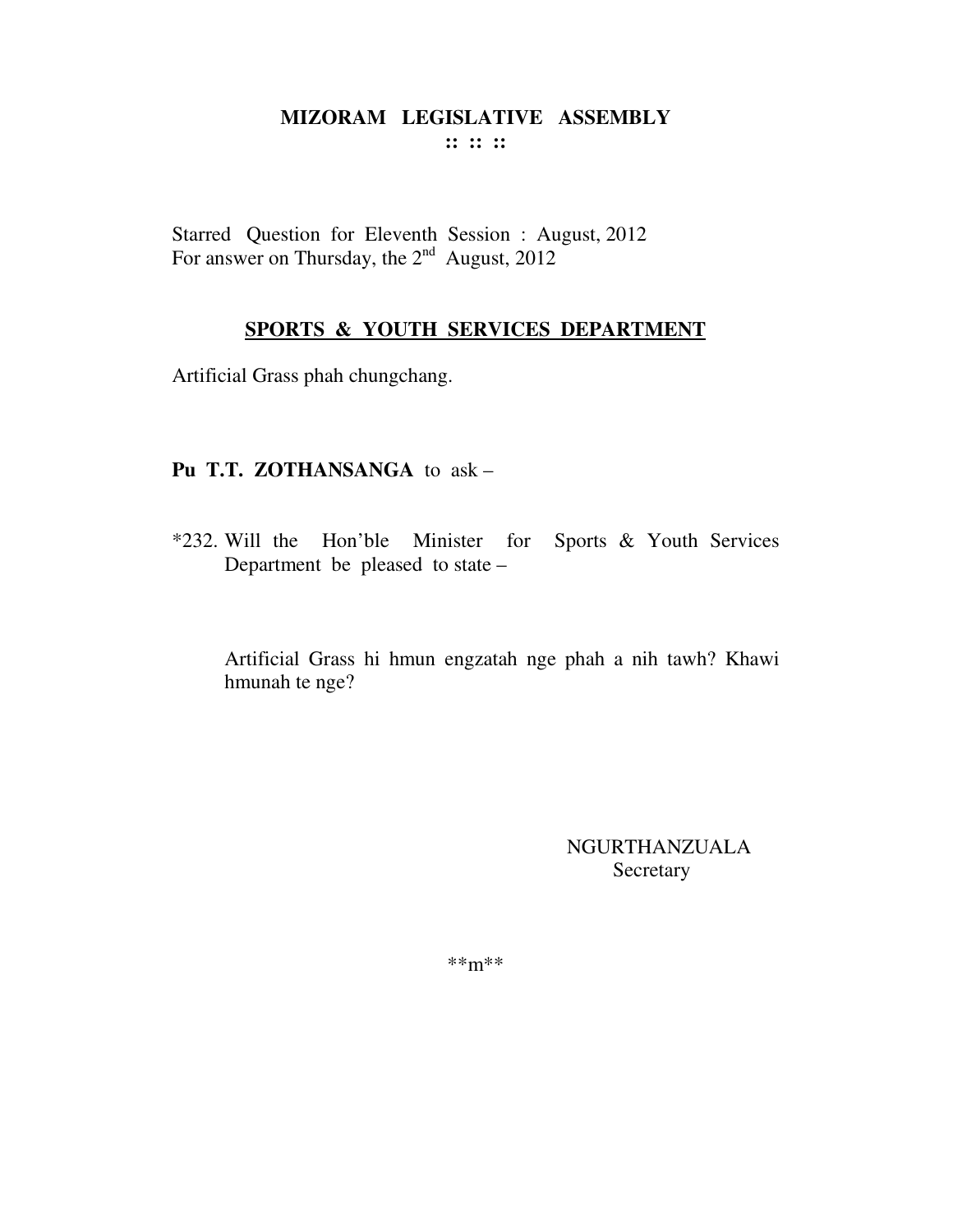Starred Question for Eleventh Session : August, 2012 For answer on Thursday, the  $2<sup>nd</sup>$  August, 2012

# **SPORTS & YOUTH SERVICES DEPARTMENT**

Playground laih chungchang.

## **Pu P.P. THAWLA** to ask –

- \*233. Will the Hon'ble Minister for Sports & Youth Services Department be pleased to state –
	- (a) Tun Sorkar kal lai hian Playground puitling engzatnge a laih mek/tawh? Khawiah te nge?
	- (b) Tuipangah Playground puitling laih ve tum a ni tawh em?

NGURTHANZUALA Secretary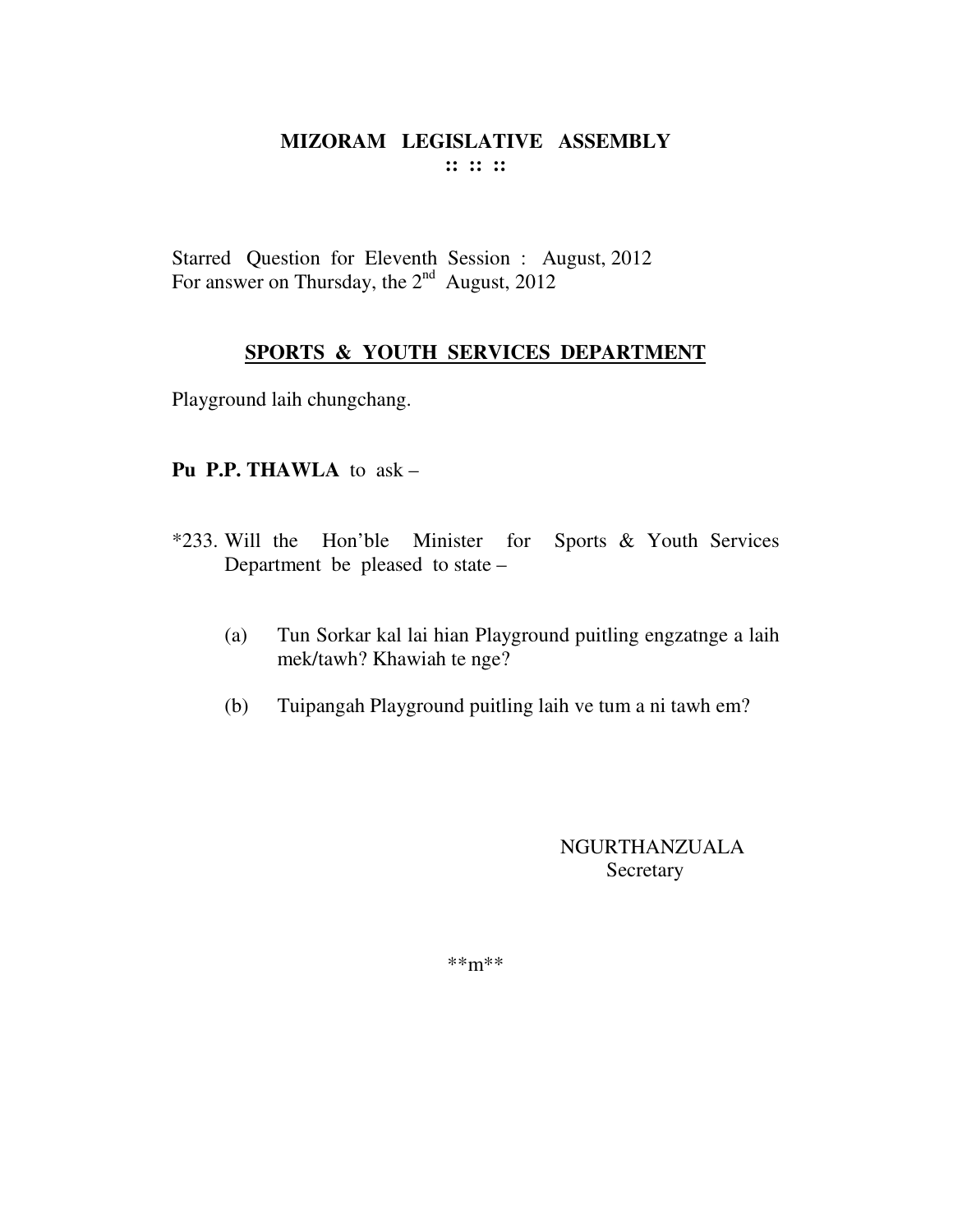Starred Question for Eleventh Session : August, 2012 For answer on Thursday, the  $2<sup>nd</sup>$  August, 2012.

## **PUBLIC WORKS DEPARTMENT**

Ramrikawn to Sihhmui kawng chungchang –

## **Pu LALDUHOMA** to ask –

- \*234. Will the Hon'ble Minister for Public Works Department be pleased to state –
	- (a) Ramrikawn to Sihhmui kawng laihna tur hi sanction a ni tawh em ?
	- (b) A nih chuan
		- (i) Sanction ni
		- (ii) Sanction zat
		- (iii) Hnathawh tan hun tur

NGURTHANZUALA Secretary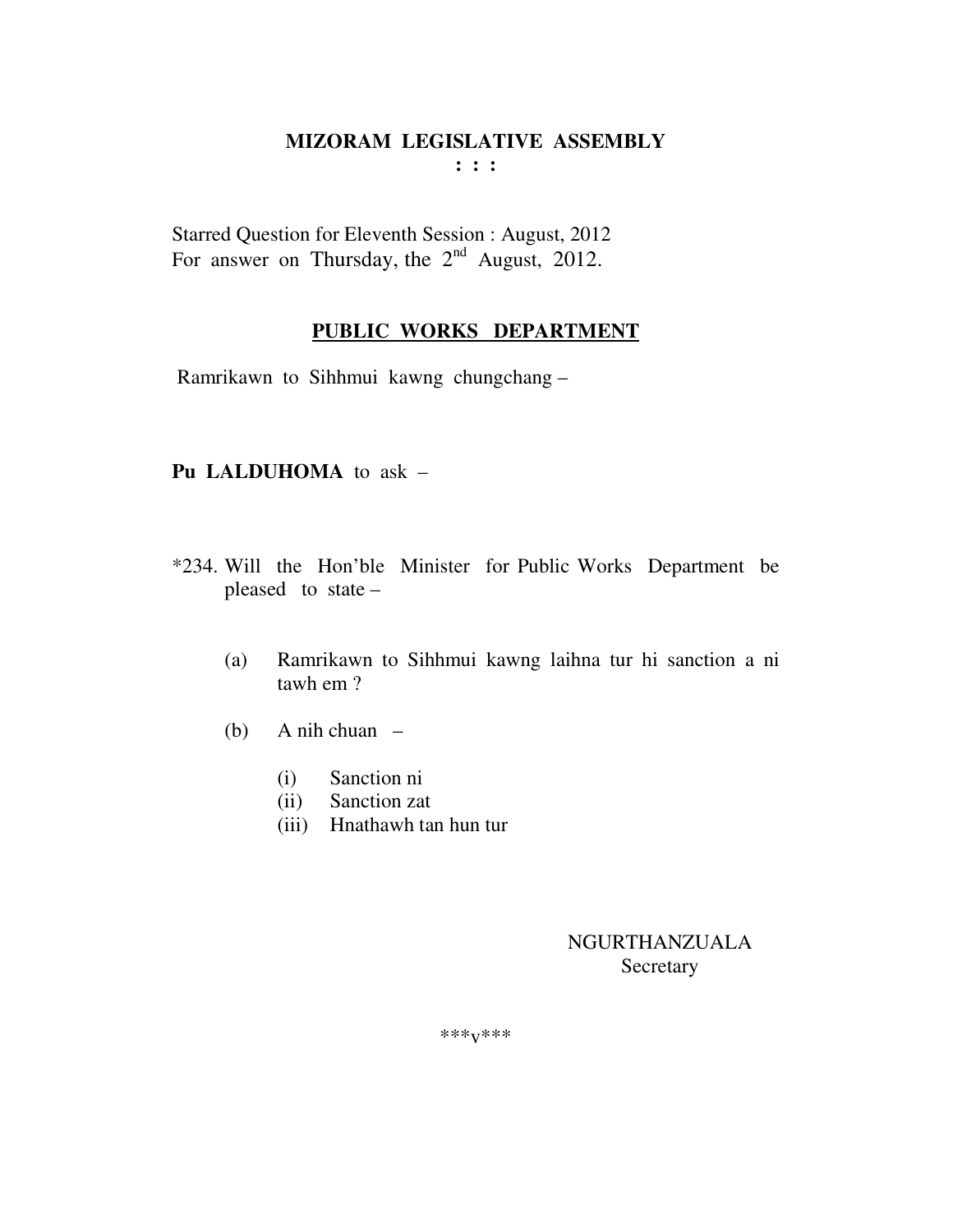Starred Question for Eleventh Session : August, 2012. For answer on Thursday, the  $2<sup>nd</sup>$  August, 2012.

## **PUBLIC WORKS DEPARTMENT**

Zohnuai leh Ropaiabawk inkar kawng chungchang

## **Pu LALDUHOMA** to ask –

\*235. Will the Hon'ble Minister for Public Works Department be pleased to state –

 Zohnuai leh Ropaiabawk inkar kawng (University kawng) hi siam tha tura ruahmanna a awm em ?

> NGURTHANZUALA **Secretary**

….h…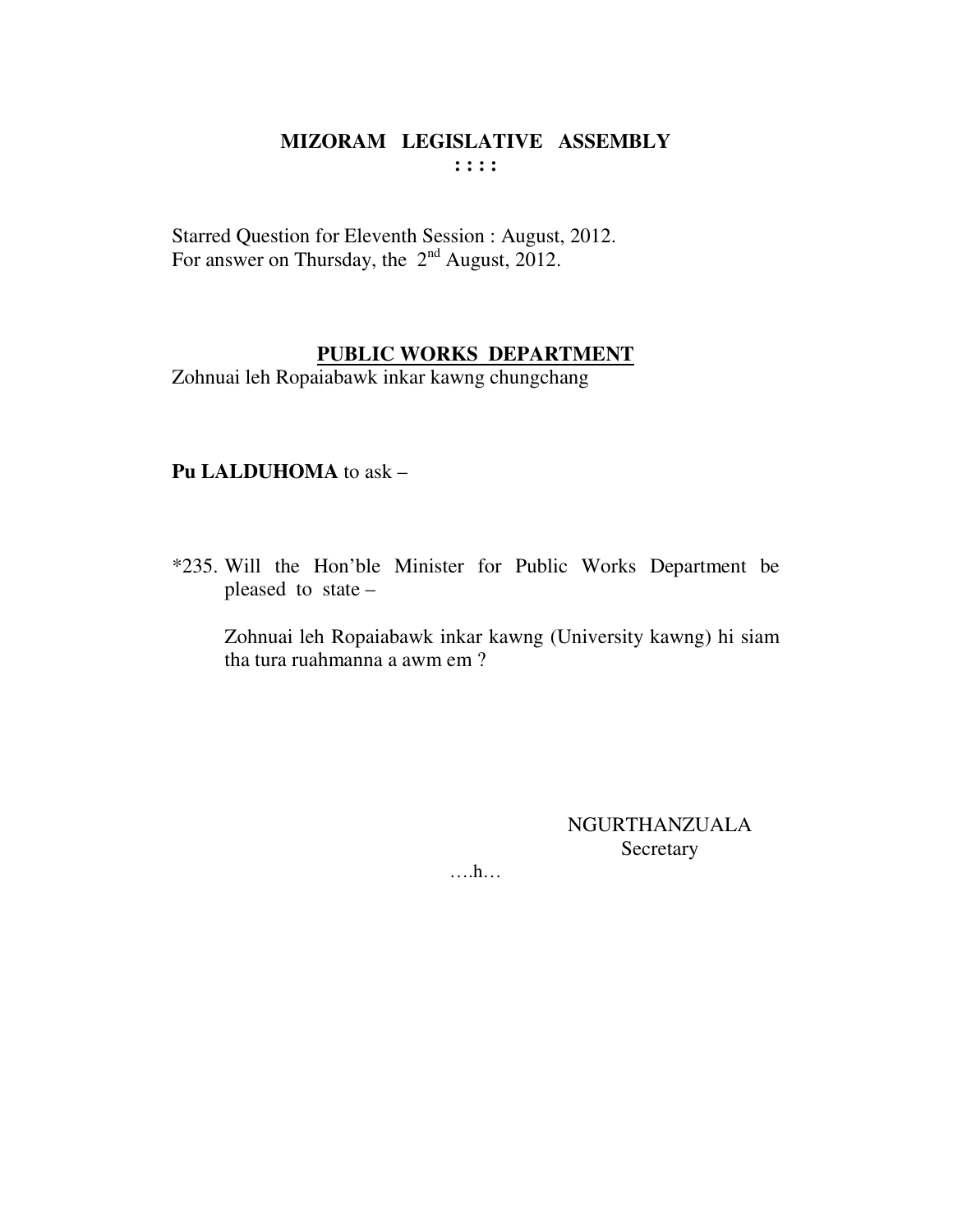**: : : :** 

Starred Question for Eleventh Session : August, 2012. For answer on Thursday, the  $2<sup>nd</sup>$  August, 2012.

# **PLANNING & PROGRAMME IMPLEMENTATION DEPARTMENT**

 $12<sup>th</sup>$  Plan chhunga sum ruahman chungchang.

#### **Pu K. LIANTLINGA** to ask –

- \*236.Will the Hon'ble Minister for Planning & Programme Implementation Department be pleased to state –
	- a)  $12<sup>th</sup>$  Plan kal chho mekah hian Central Planning Commission hian Mizoram tan bik sum engzatnge a ruahman (Approved Earmark) a nih min hrilh thei em?
	- b) 12<sup>th</sup> Plan chhunga Centrally Sponsor Scheme-ah Mizoram tan sum ruahman (Earmark) Department wise-in min hrilh thei em?

 NGURTHANZUALA **Secretary**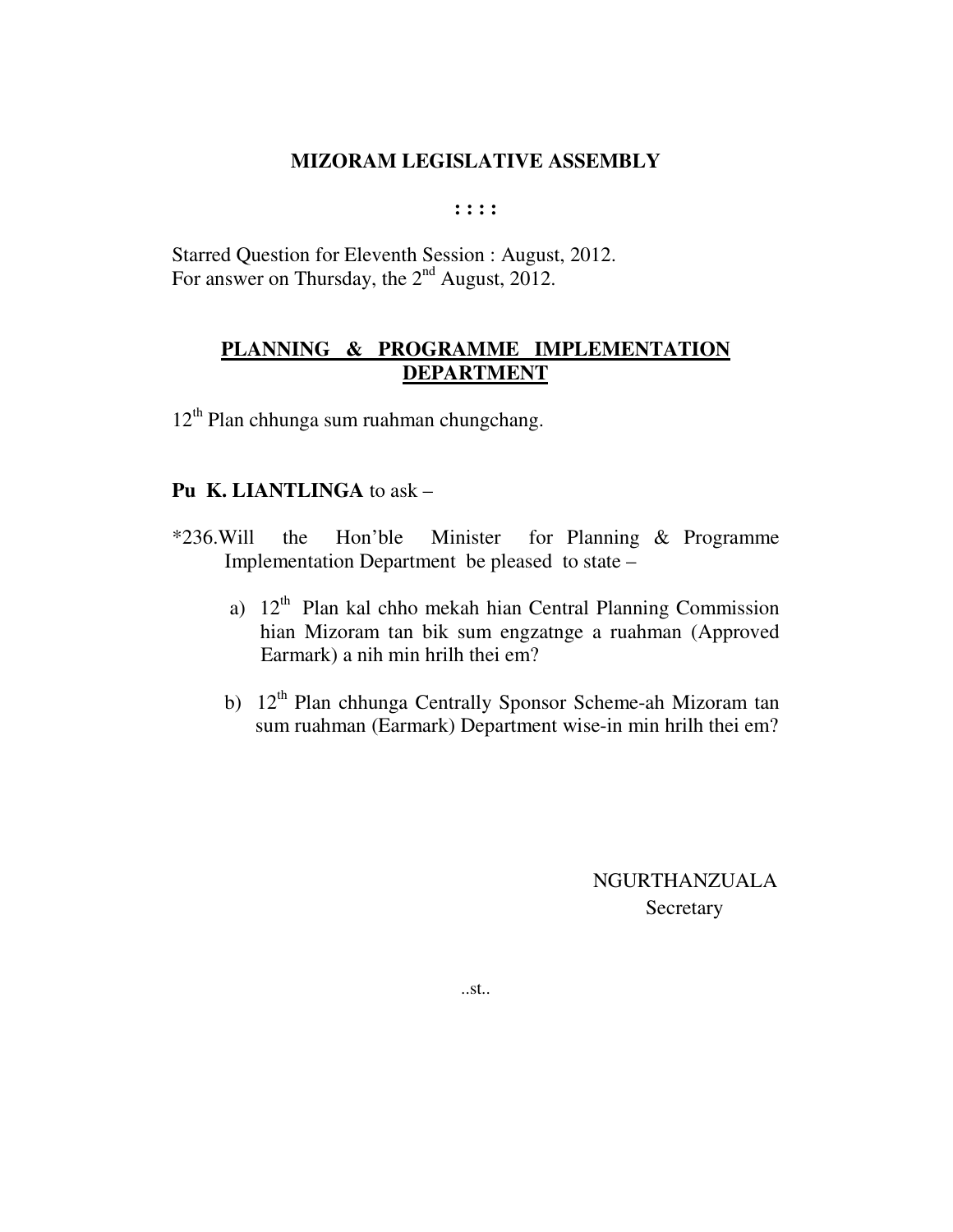**: : :** 

Starred Question for Eleventh Session : August, 2012 For answer on Thursday, the  $2<sup>nd</sup>$  August, 2012.

# **INDUSTRIES DEPARTMENT**

Corporation hrang hrang chungchang.

## **Dr. R. LALTHANGLIANA** to ask –

\*237. Will the Hon'ble Minister for Industries Department be pleased to state –

Industry hnuaia Corporation hrang hrang te kalpui dan tur (Hmalakna thar) Sorkar hian a nei em ?

> NGURTHANZUALA Secretary.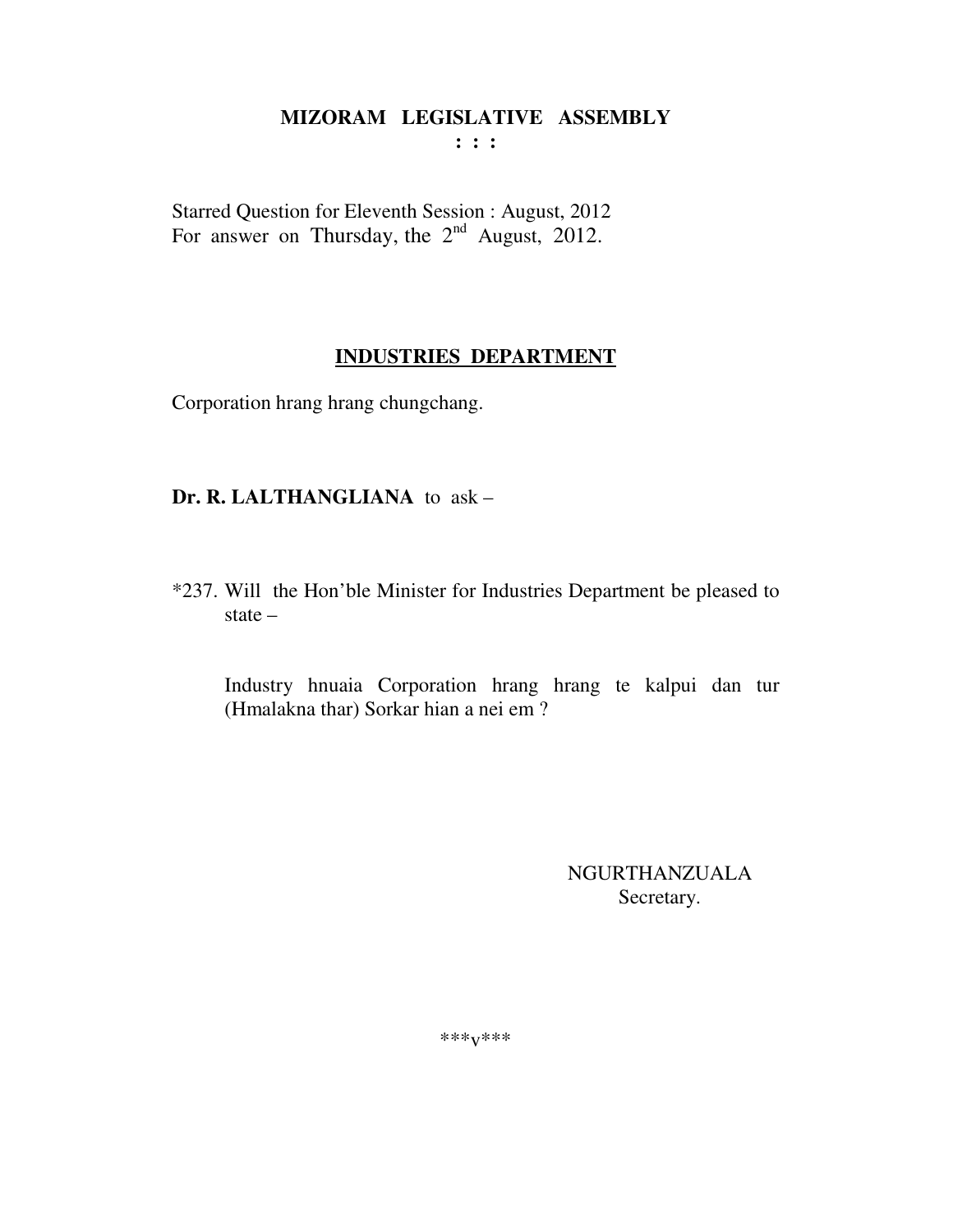**: : :** 

Starred Question for Eleventh Session : August, 2012 For answer on Thursday, the  $2<sup>nd</sup>$  August, 2012.

# **PLANNING & PROGRAMME IMPLEMENTATION DEPARTMENT**

NLCPR chungchang.

# **Pu B. LALTHLENGLIANA** to ask –

- \*238. Will the Hon'ble Minister for Planning & Programme Implementation Department be pleased to state –
	- a) Kum 2009-2010, 2010-2011 leh 2011-2012 chhunga Mizoram sorkar-in Non-lapsable Central Pool of Resources (NLCPR) hnuaiah DONER atanga Department hrang hrang tan Project engzatnge a siam a, chung zingah chuan engzatnge pawm a nih ?
	- b) Eng Department-ah te nge ?
	- c) Sanction hmuh tawh an ni em ? Department wise-in sanction an hmuh dan.
	- d) Chung pawisa hmuh te chu hman an nih dan min hrilh thei em ?

NGURTHANZUALA Secretary.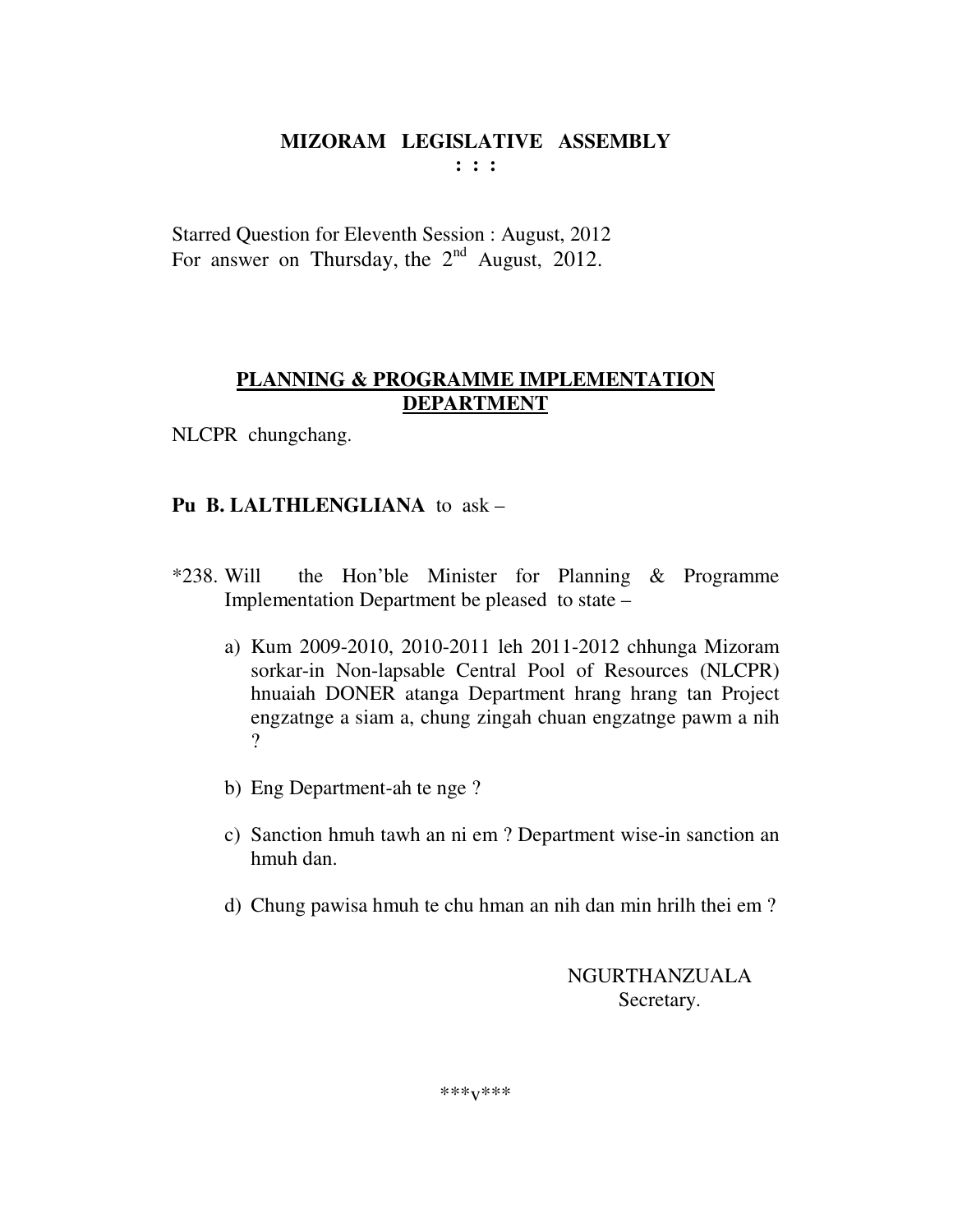**: : : :** 

Starred Question for Eleventh Session : August, 2012. For answer on Thursday, the 2<sup>nd</sup> August, 2012.

#### **PUBLIC WORKS DEPARTMENT**

Sinking Area hrang hrang chungchang.

#### **Pu K. LIANTLINGA** to ask –

- \*239. Will the Hon'ble Minister for Public Works Department be pleased to state –
	- a) Aizawl Venghlui leh Edenthar Sinking Area atana, Brahmaputras Board atanga Sanctioned kan hmuh ni leh a amount min hrilh thei em?
	- b) He hna atan hian Finance Department hian Sanctioned a pe tawh em? A pek tawh chuan engtikah nge hna tan theih anih ang?

 NGURTHANZUALA **Secretary**